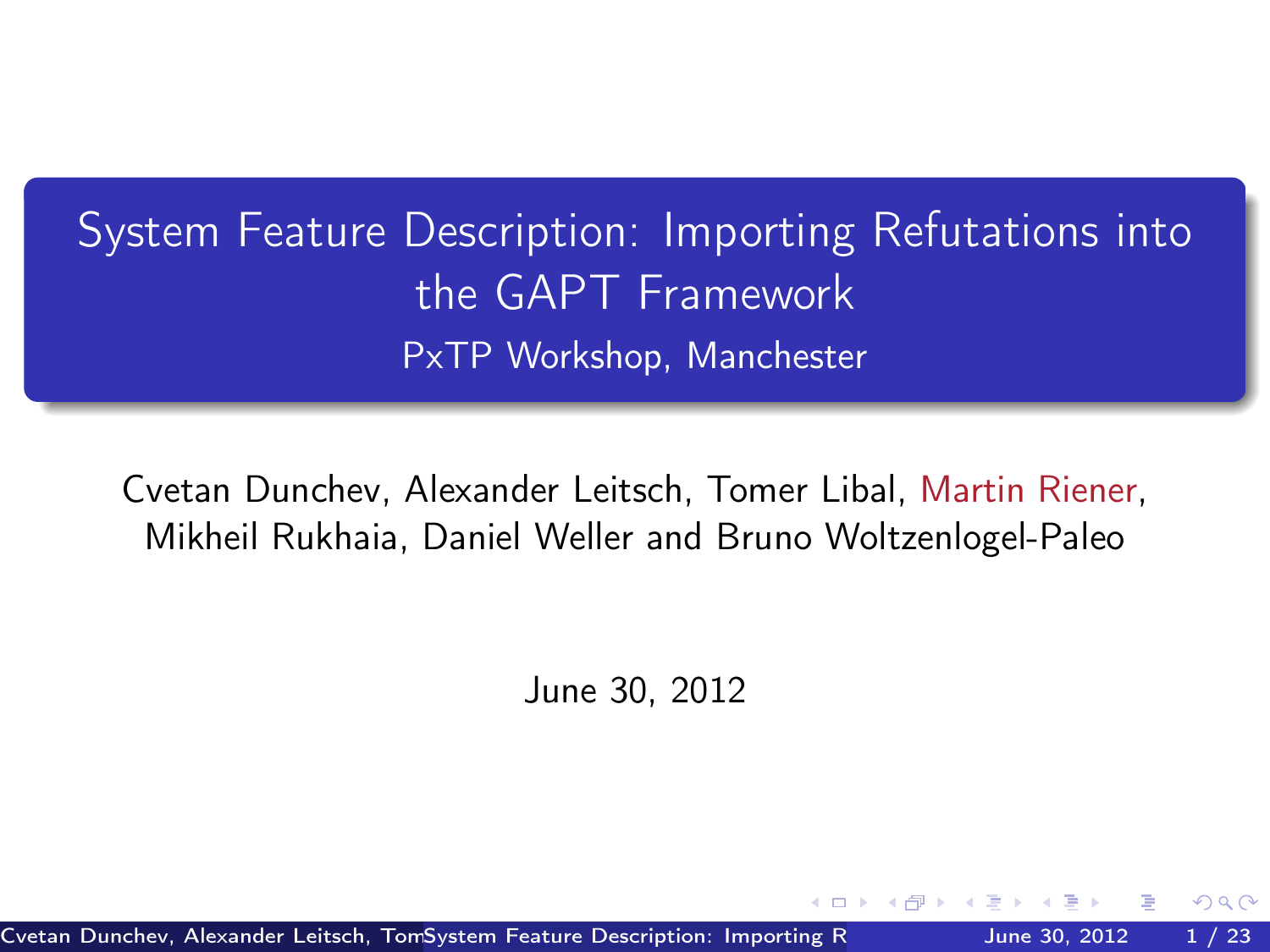









Cvetan Dunchev, Alexander Leitsch, TomSystem Feature Description: Importing Refunding  $\overline{R}$  June 30, 2012 2 / 23

 $\blacksquare$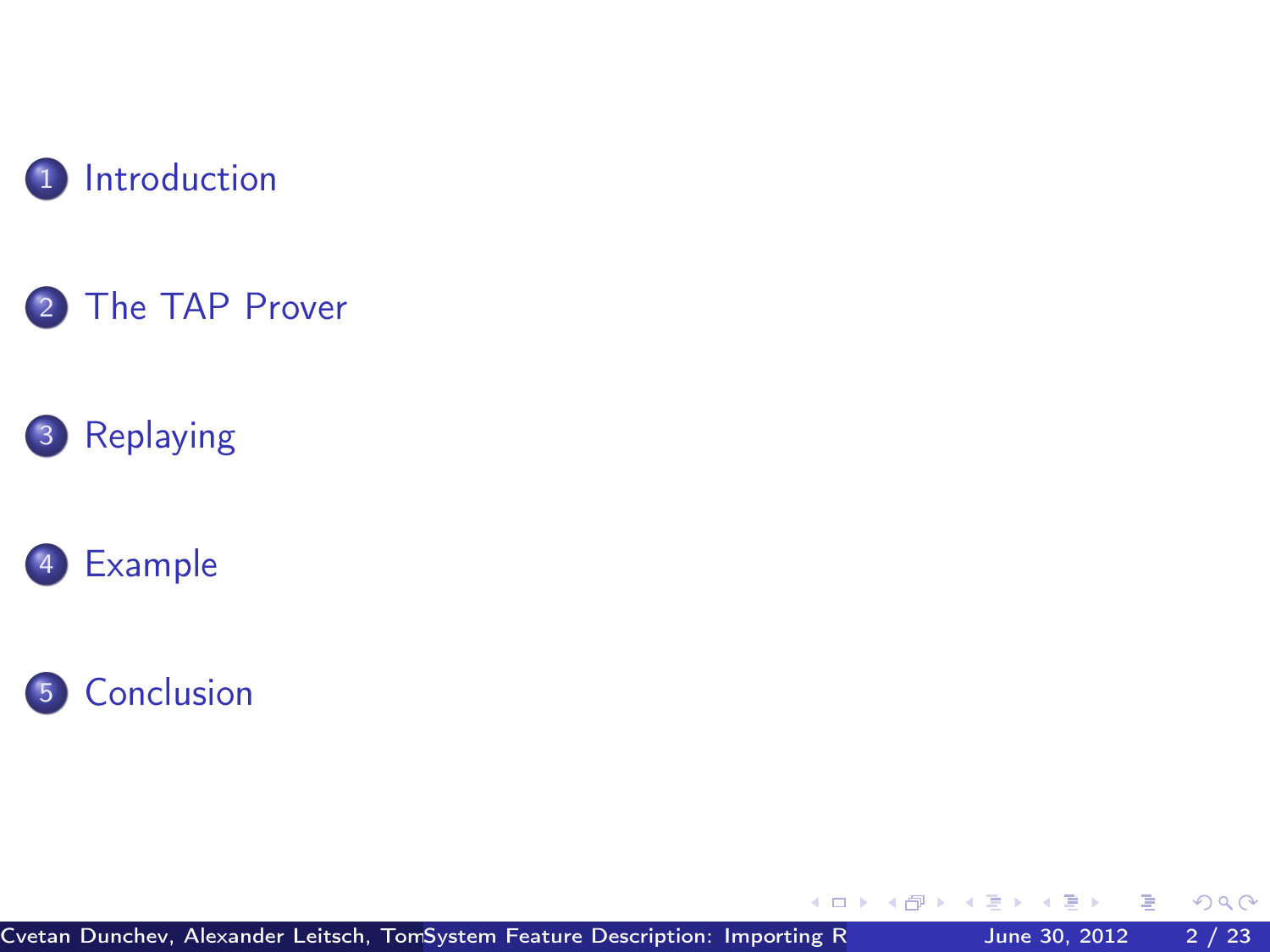# Context: GAPT Framework

 $GAPT = General Architecture for Proofs and Theorems$ 

provides (in different stages of development):

- **•** Languages (Typed Lambda Calculus, First Order Logic, Higher Order Logic)
- Calculi (various Sequent Calculi, Resolution)
- Algorithms (Unification, Matching, ...)
- Interactive theorem prover (TAP)
- <span id="page-2-0"></span>**• Proof Transformations** (Proof Skolemization, Cut-elimination by Resolution, Herbrand Sequent Extraction)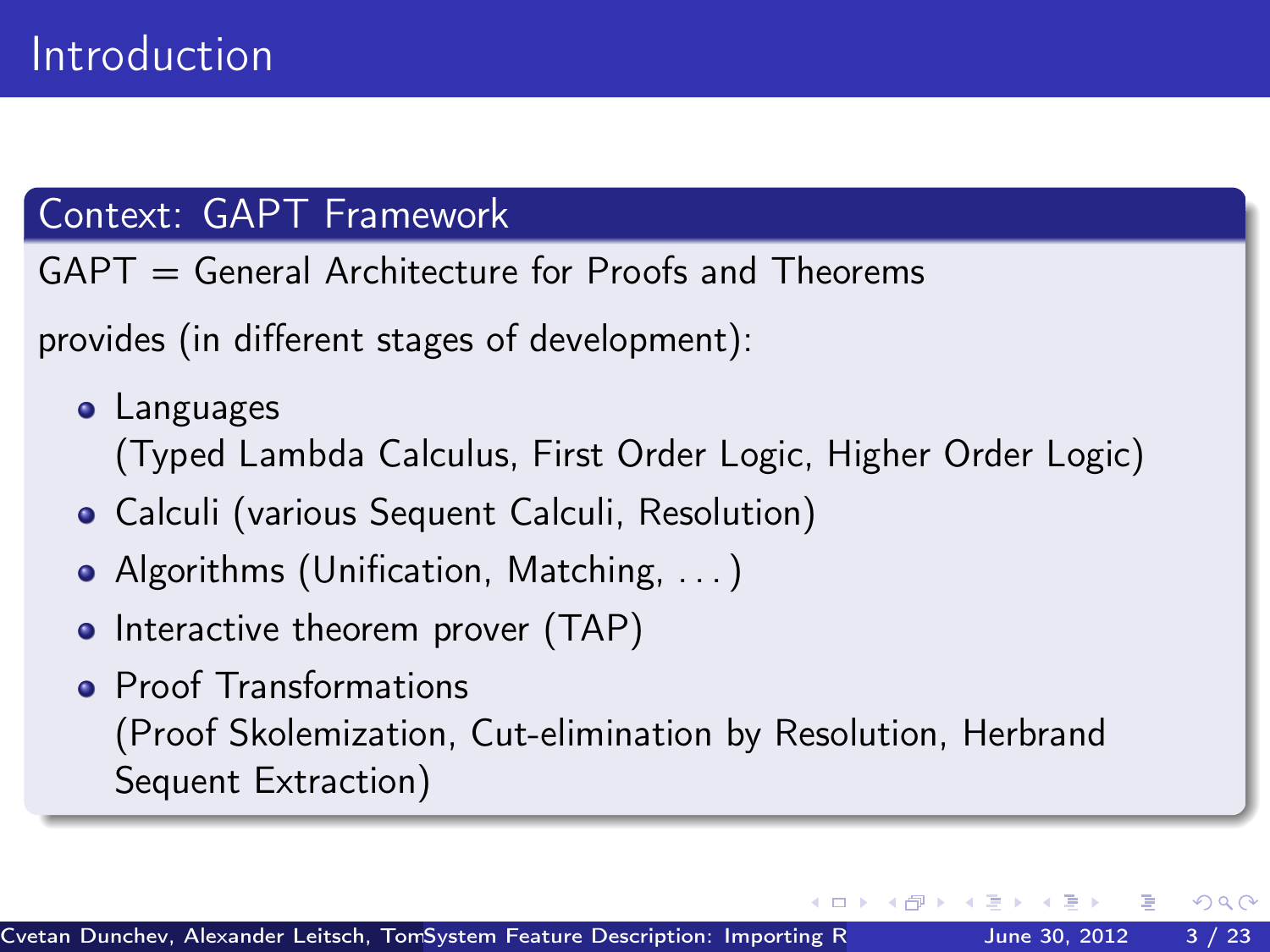# Short overview of the CERES method

- **Preprocessing of the input Sequent Calculus proof (Skolemization,** Regularization)
- **•** Extraction of the characteristic clause set
- Refutation of the characteristic clause set by an external resolution theorem prover
- Constructing proof projections to clauses from the characteristic clause set

 $200$ 

Constructing a proof in atomic-cut normal form from the refutation and the projections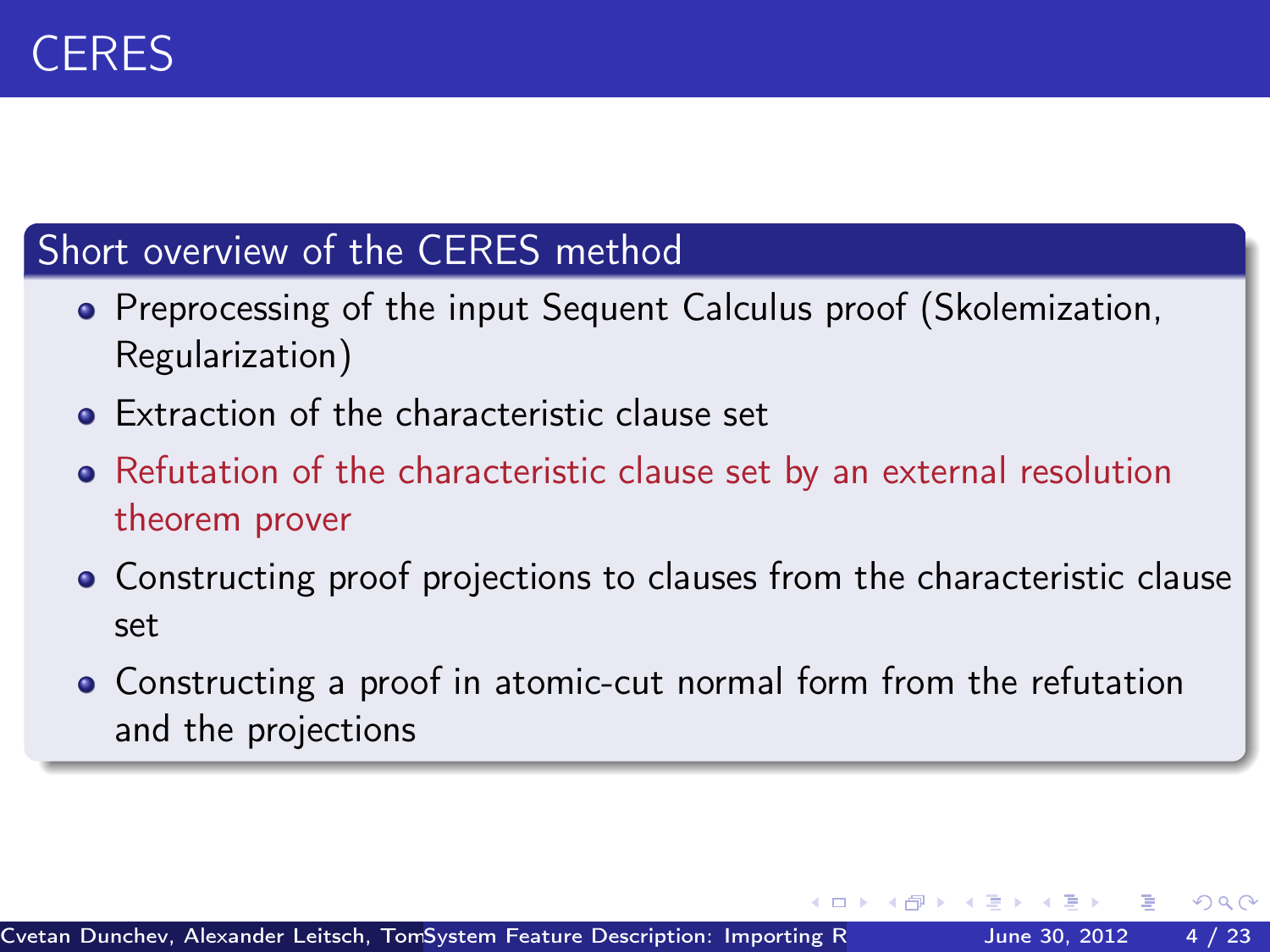# Problems with Proof Parsing

- Variable renaming
- Substitutions not given
- Variety of inference rules
- **Contraction of several inferences into one**
- Incomplete or outdated documentation of the inference rules

つひひ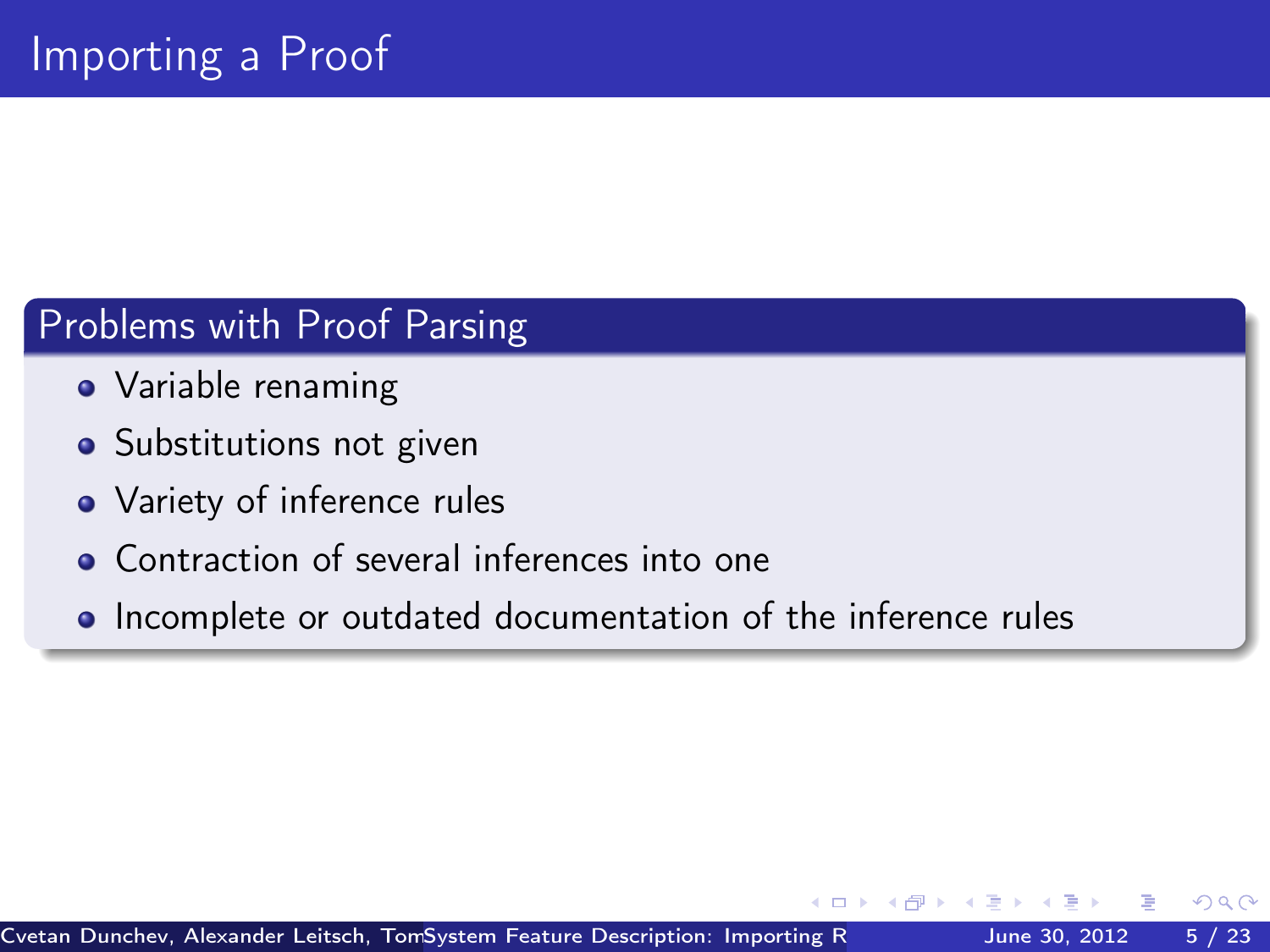Clause set:  $\{ +P(a); P(x) \vdash P(f(x)); + f(x) = g(x); P(g(a)) \vdash \}$ Refutation:  $\frac{\mathcal{P}(x) + \mathcal{P}(f(x))}{\mathcal{P}(x) + \mathcal{P}(f(x))}$  Res  $\sigma = \{x \mapsto a\}$  $\begin{aligned} \begin{aligned} &\vdash P(f(a)) \quad \text{if } f(x) = g(x) \\ &\vdash f(x) = g(x) \quad \text{if } f(x) \rightarrow g(x) \end{aligned} \end{aligned}$  $Res \begin{array}{c} \begin{array}{c} \vdash P(g(a)) \end{array} \longrightarrow \begin{array}{c} P(g(a)) \vdash \end{array}$ 

 $\overline{1}$ 

э

 $298$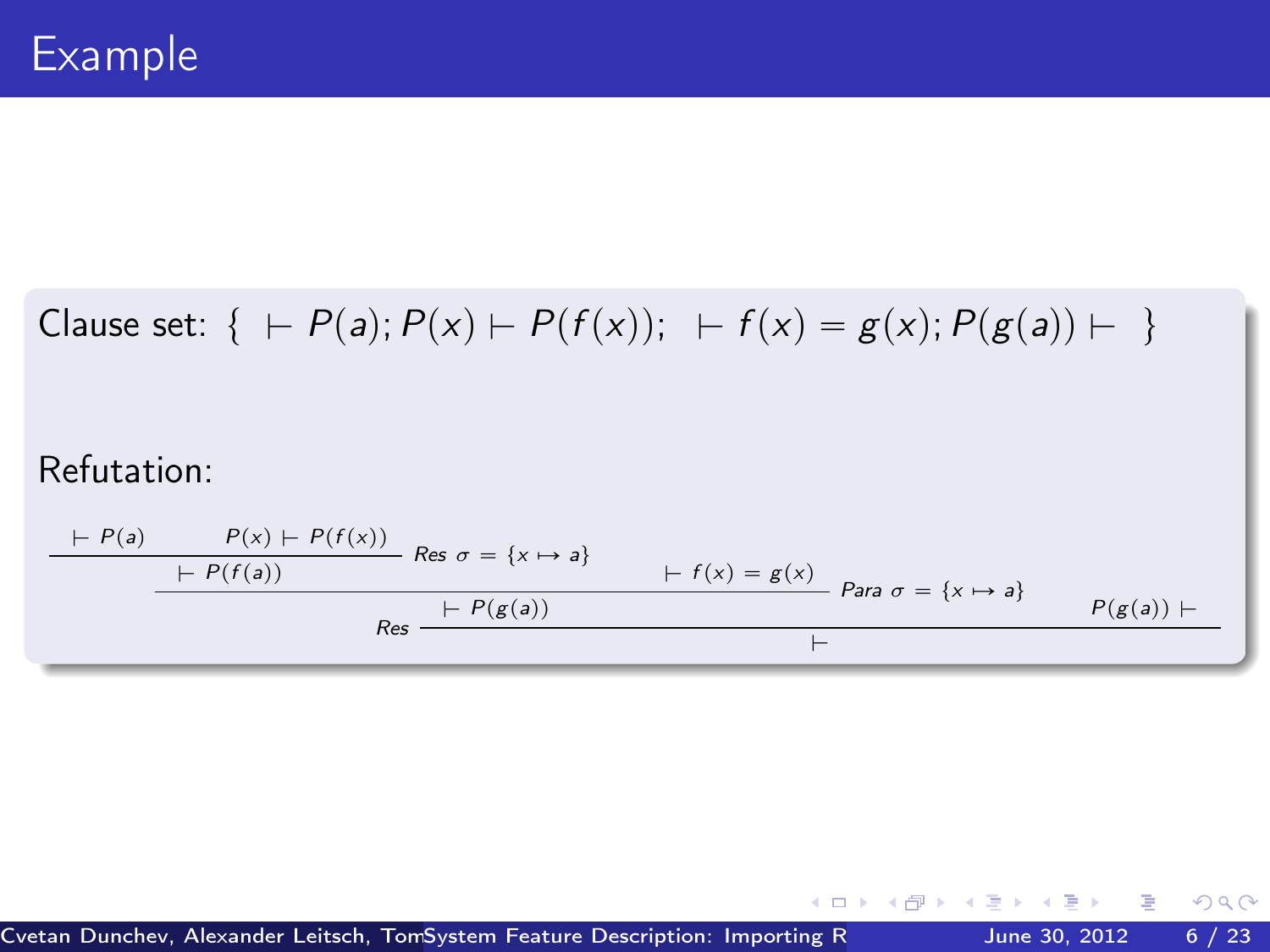#### Prover9:

 $1 f(x) = g(x)$ . [assumption].  $2 - P(x)$  |  $P(f(x))$ . [assumption].  $3 - P(x)$  |  $P(g(x))$ . [copy(2), rewrite([1(2)])]. 4 P(a). [assumption].  $5 - P(g(a))$ . [assumption]. 6  $P(g(a))$ . [hyper(3,a,4,a)]. 7 \$F. [resolve(6,a,5,a)].

 $QQQ$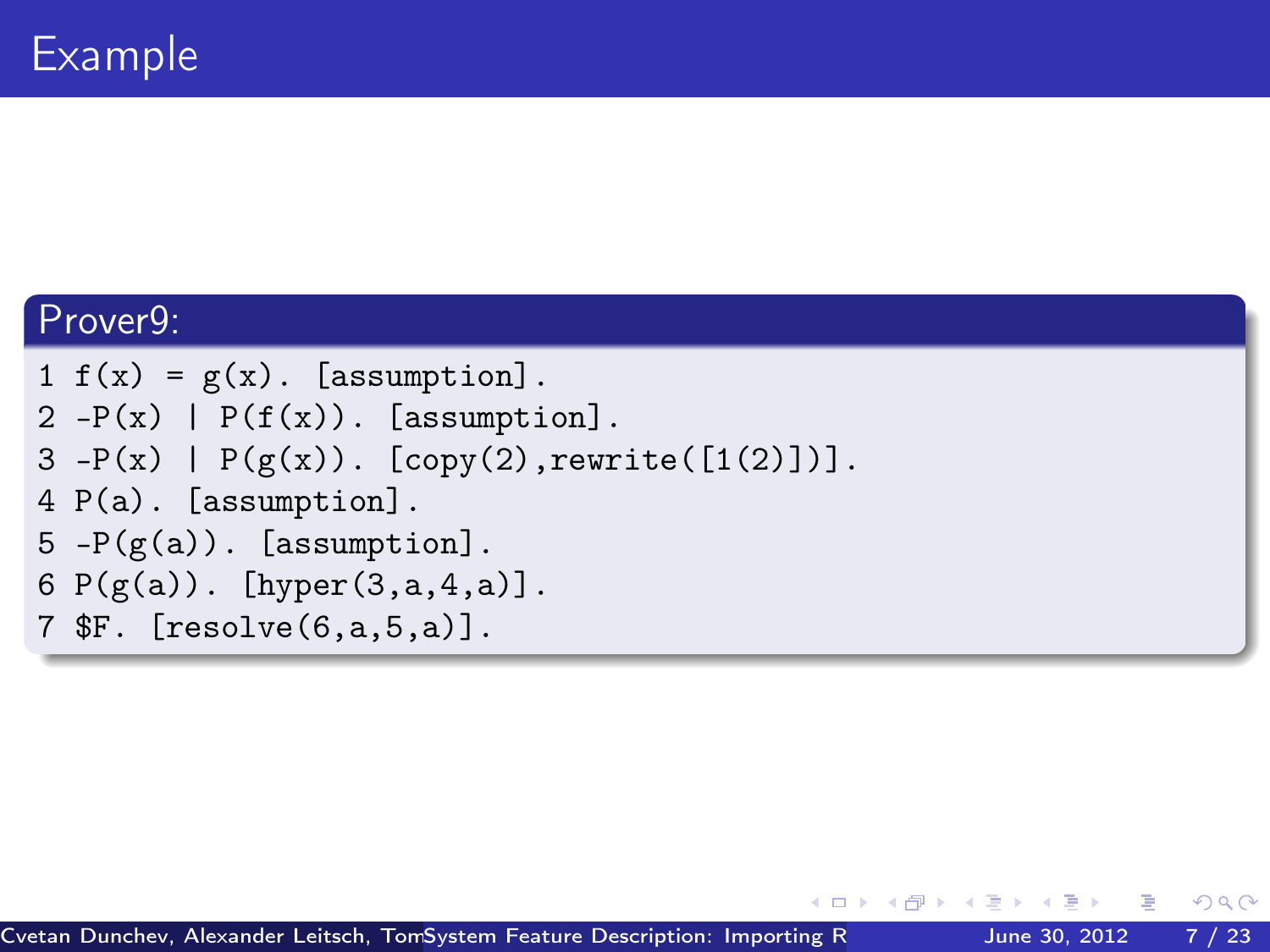# SPASS:

```
1[0:Inp] || -> equal(g(U),f(U))**.
2[0:Inp] P(U) || -> P(f(U))*.
3[0:Inp] || -> P(a)*.
4[0:Imp] || P(g(a)) * - > .5[0:Rev: 1.0, 4.0] || P(f(a)) * - > .7[0:Res:2.1,5.0] P(a) | \rightarrow .
8[0:SSi:7.0,3.0] || -> .
```
 $\leftarrow$   $\Box$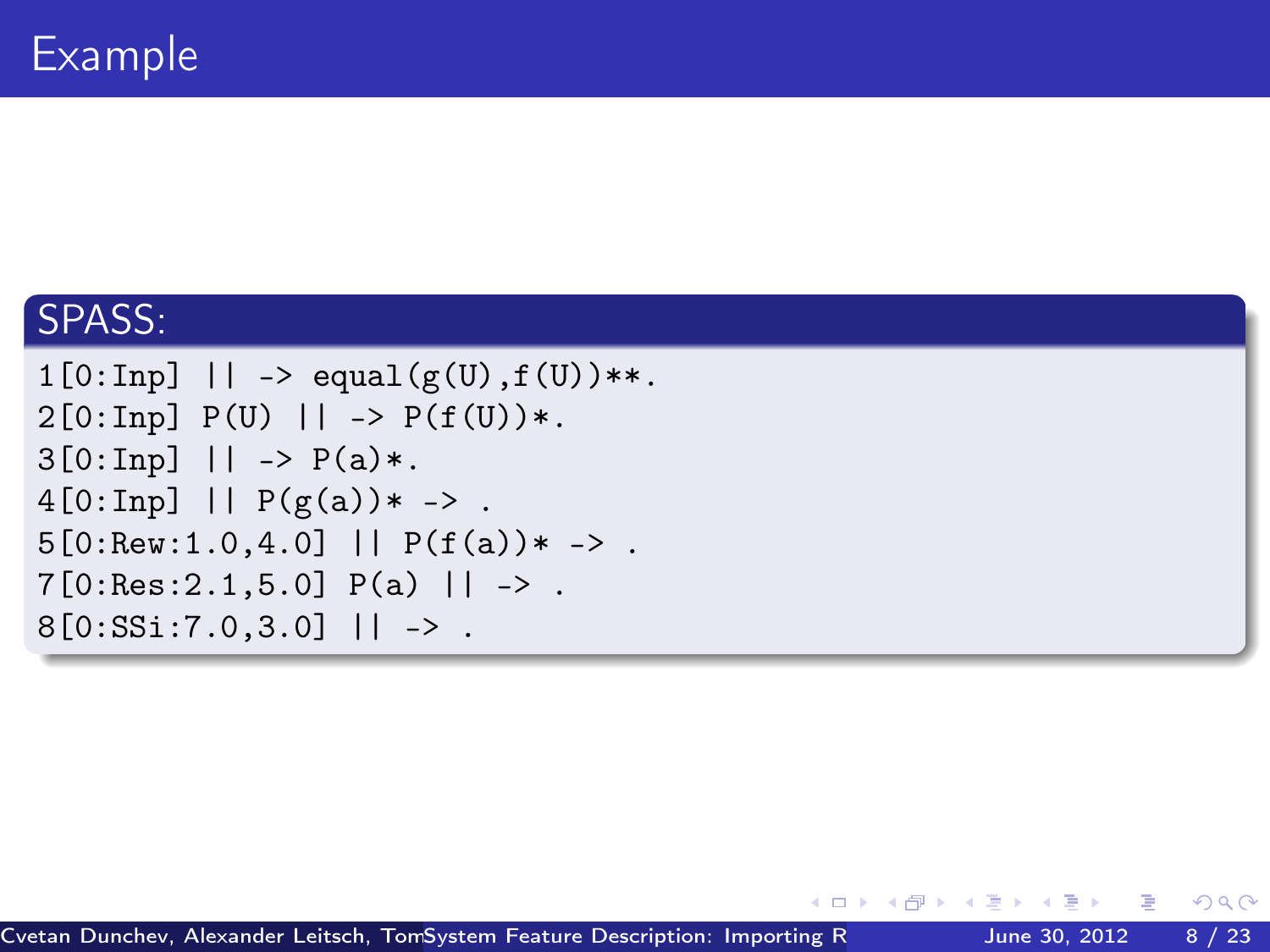#### Vampire:

```
7. $false (1:0) [subsumption resolution 6,3]
3. 'P'(a) (0:2) [input]
6. \degree'P'(a) (1:2) [resolution 5,4]
4. \gamma P'(\text{g}(a)) (0:3) [input]
5. 'P'(\text{g}(X0)) | ''P'(X0) (0:5) [definition unfolding 2,1]
1. f(X0) = g(X0) (0:5) [input]
2. 'P'(f(X0)) | ~'P'(X0) (0:5) [input]
```
 $=$   $\Omega$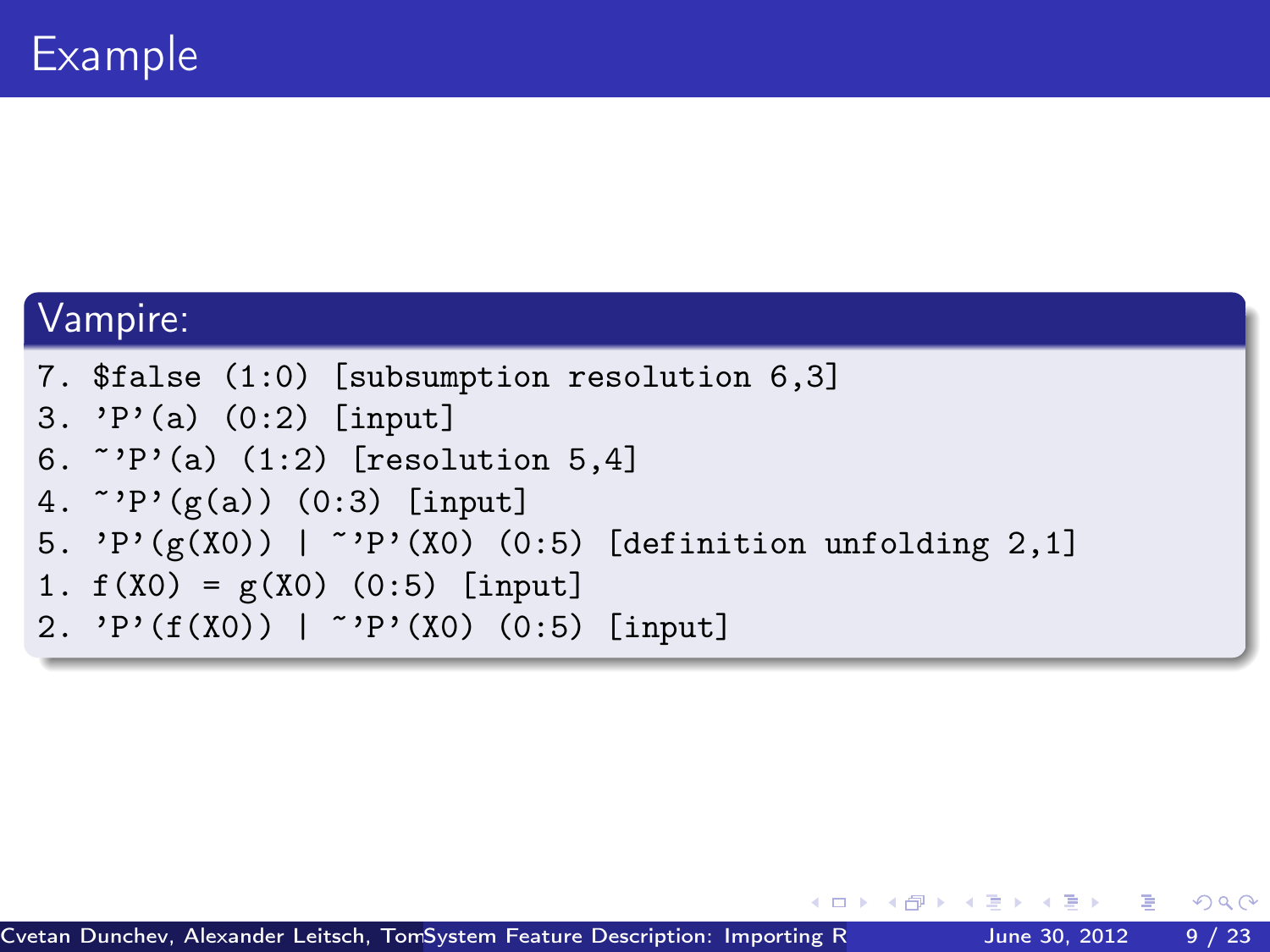# Vampire TPTP output:

```
fof(f7,plain,($false),
  inference(subsumption_resolution,[],[f6,f3])).
fof(f3,axiom,('P'(a)),
  file('simple.tptp',unknown)).
fof(f6,plain,("P'(a)),
  inference(resolution,[],[f5,f4])).
fof(f4,axiom,(\tilde{P}^{\prime}P^{\prime}(g(a))),
  file('simple.tptp',unknown)).
fof(f5,plain,(( ! [X0] : ('P'(g(X0)) | ~'P'(X0)) )),
  inference(definition_unfolding,[],[f2,f1])).
fof(f1,axiom, (( ! [X0] : (f(X0) = g(X0))),
  file('simple.tptp',unknown)).
fof(f2,axiom,(( ! [X0] : ('P'(f(X0)) | ~'P'(X0)) )),
  file('simple.tptp',unknown)).
```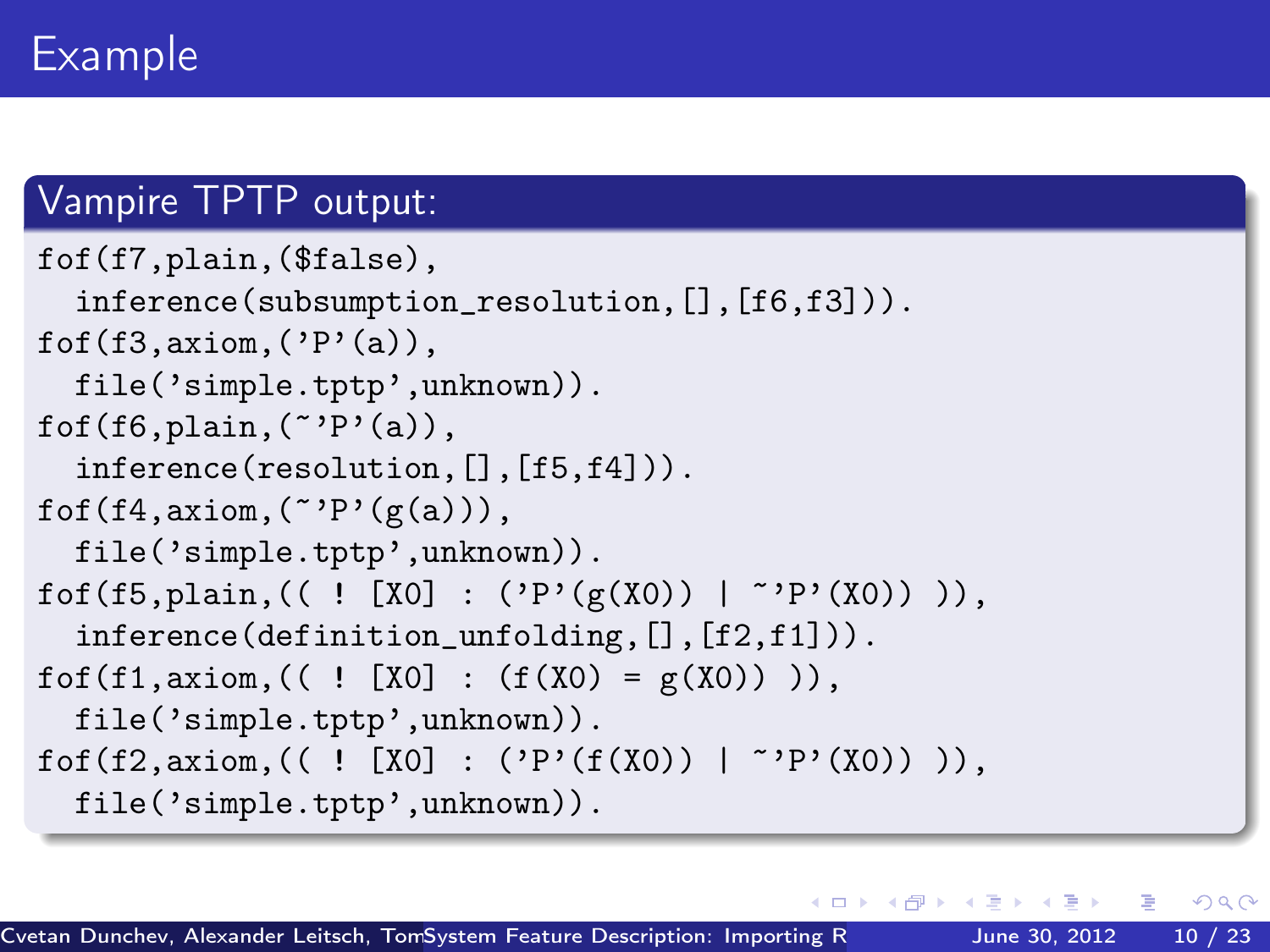# Common Structure

Inference label by: clause id, premise ids, clause, rule name

Cvetan Dunchev, Alexander Leitsch, TomSystem Feature Description: Importing Refutation Martin Rukhaia, 2012 11 / 23

∢⊡

 $\Omega$ 

э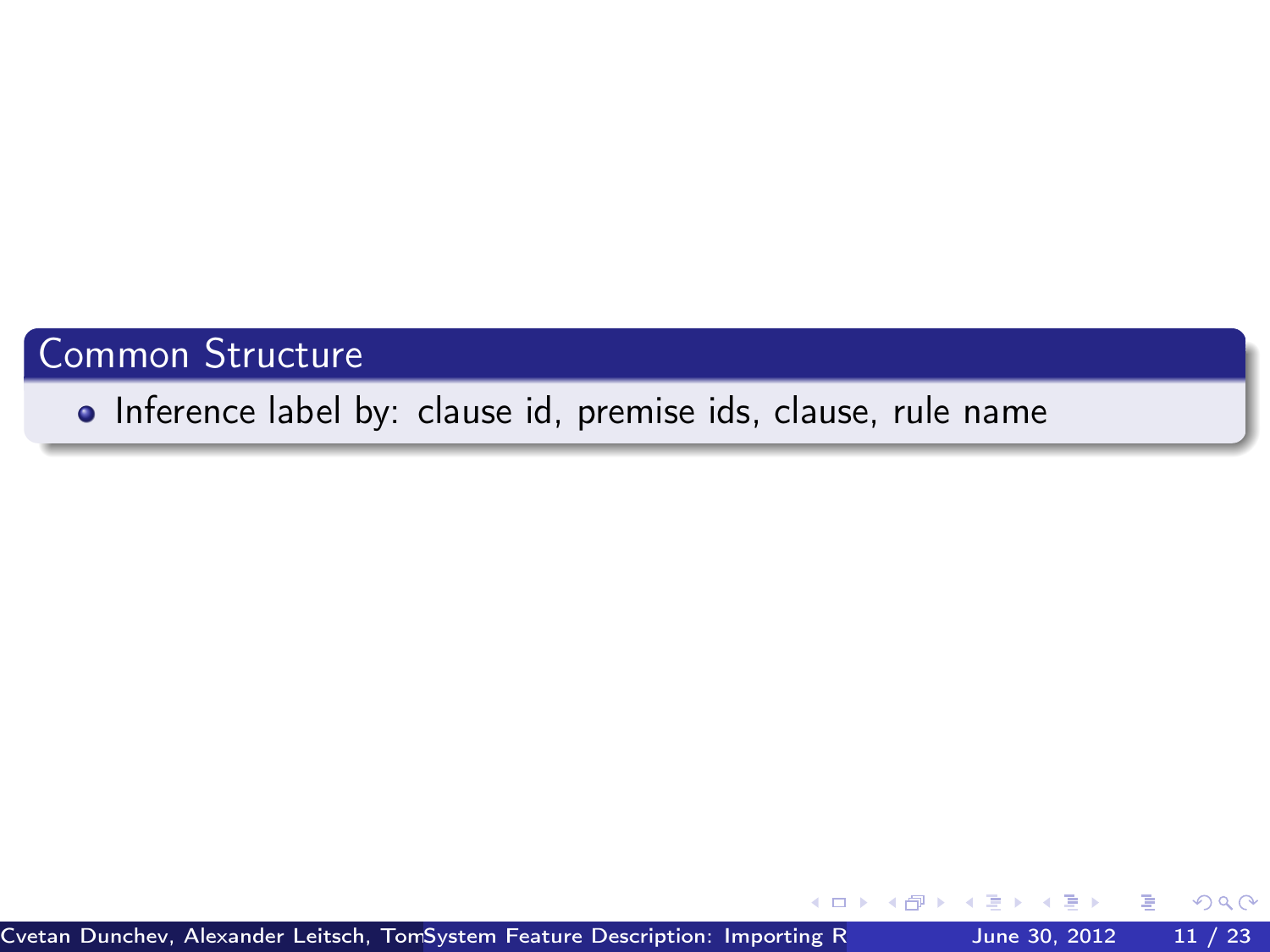## Problem

- Parse proof of an external resolution prover
- Fill in missing information
- Normalize proof to use only resolution and paramodulation

# Approach

- Extract premises and target clause from proof step
- Use internal prover TAP to reprove each single step (forward resolution)
- **•** Construct full refutation from the steps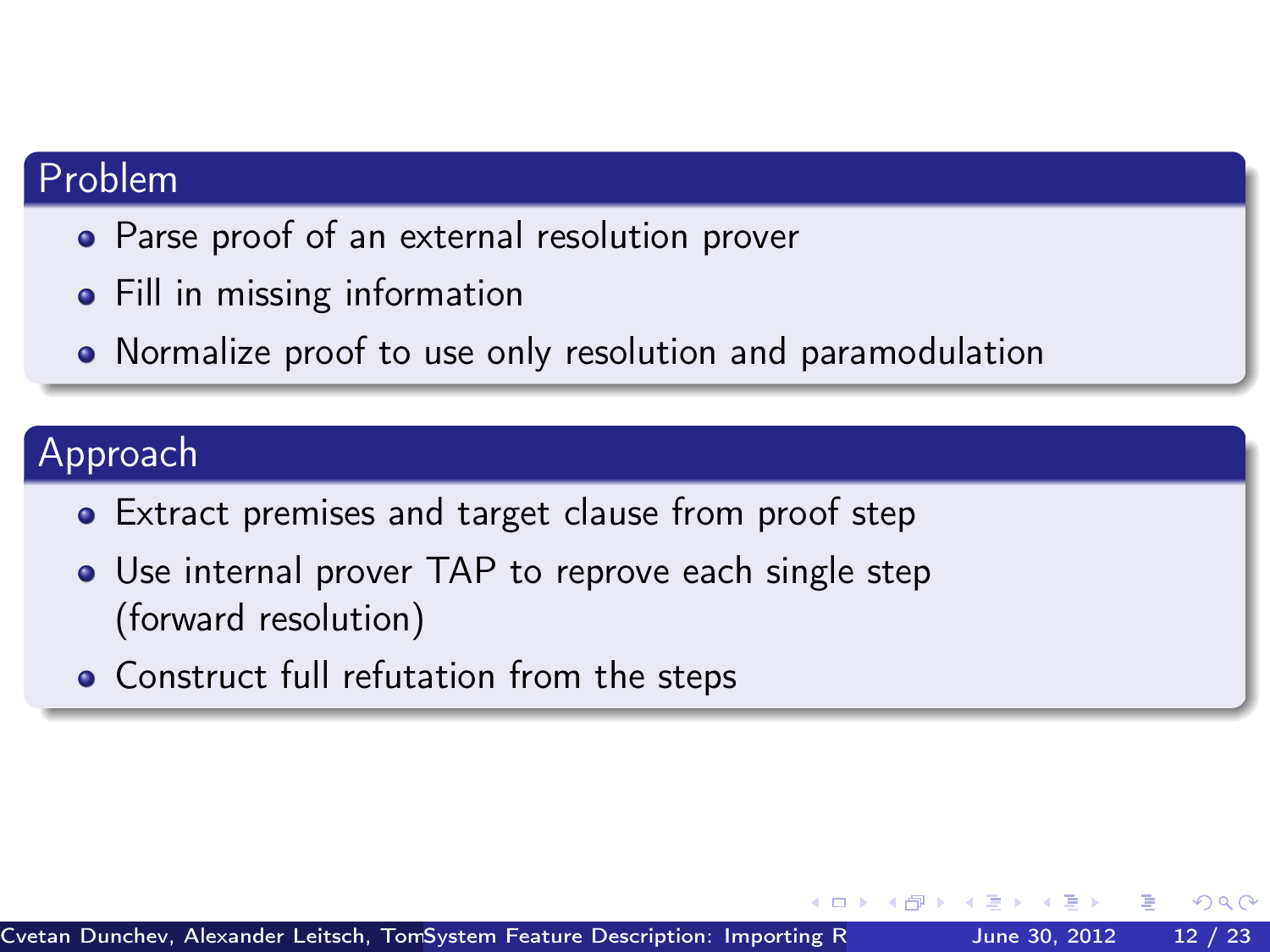# The TAP Prover

- Simple resolution prover
- Intended for interactive use and experiments
- **Commands based**

 $\leftarrow$ 

<span id="page-12-0"></span> $200$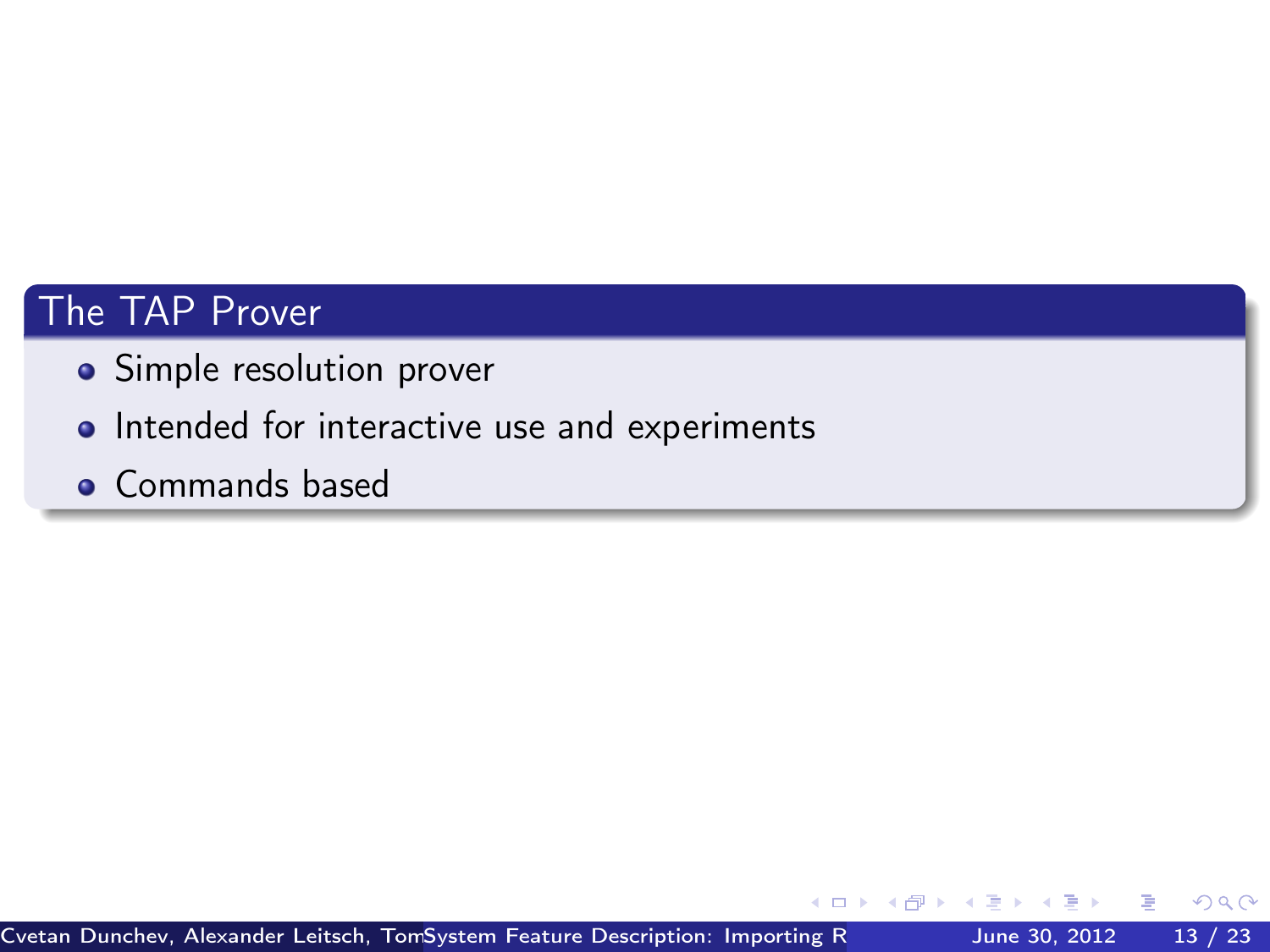- Configuration: State  $+$  Commands Queue  $+$  Data
- State: clause set  $+$  guidance map
- Command: Function from configuration to list of successor states (possibly empty)
- Data: information passed only to following command, not stored in state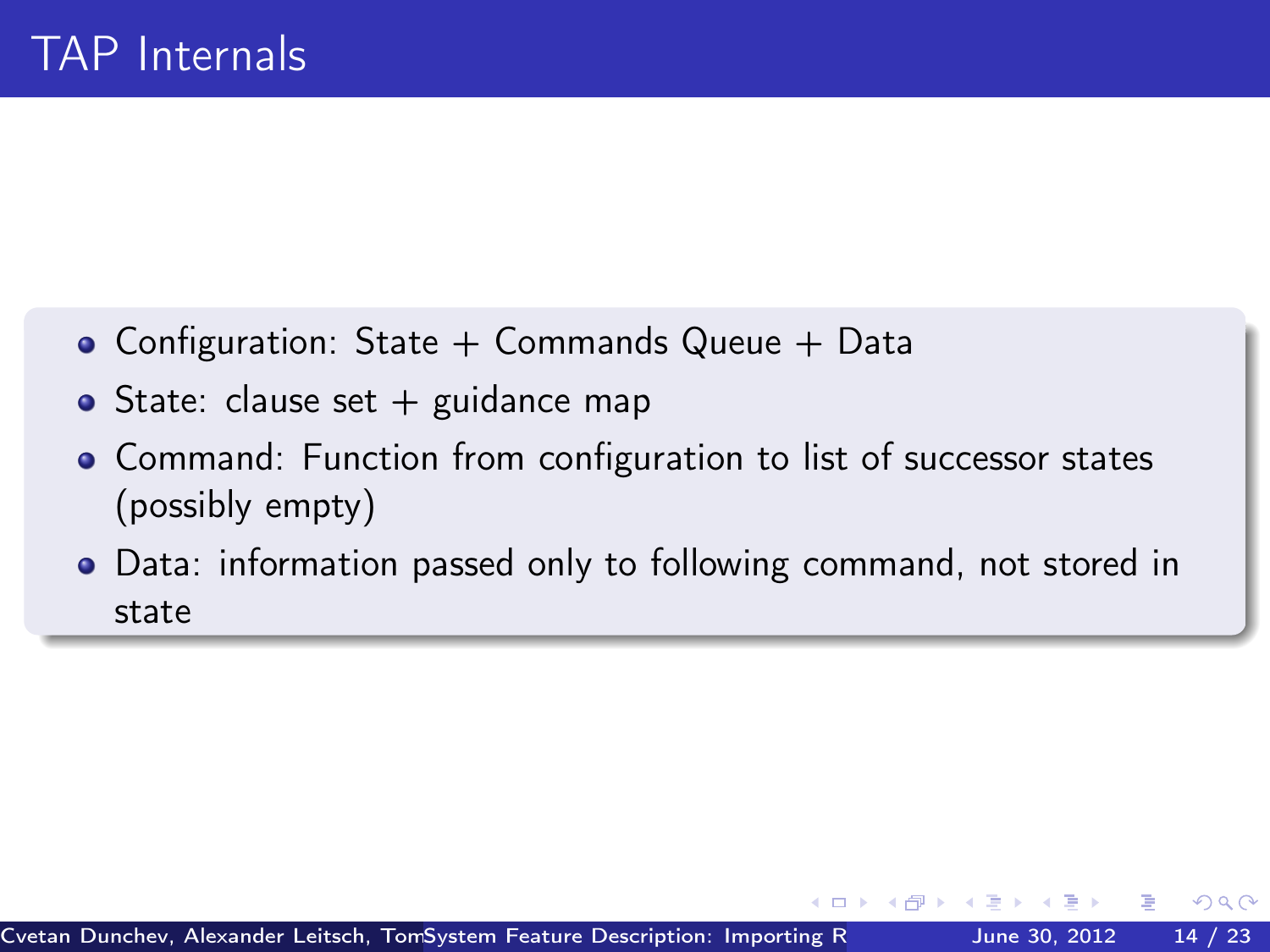# Commands for original use (interactive theorem prover)

- **•** Resolve
- **•** Paramodulation
- **•** Factor
- **O** Variants
- **O** DeterministicAnd
- **o** SetStream
- **•** SetTargetClause
- **•** InsertResolvent
- RefutationReached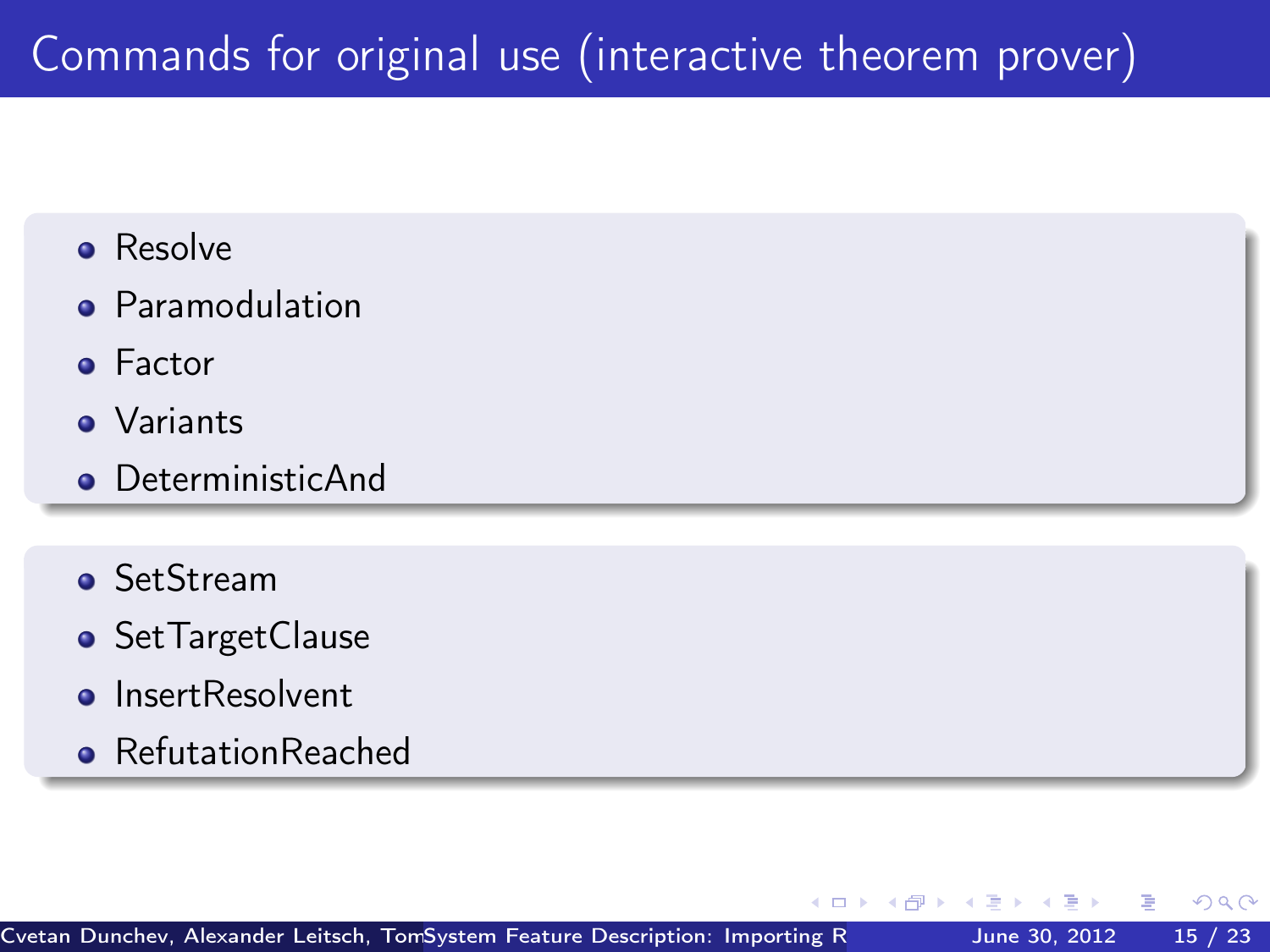### **Changes**

- Store resolution proofs instead of clauses
- Add new commands: Prover9Init, Replay, guidance commands

# Prover9Init

- Pass clause set to theorem prover and parse result
- Schedule InsertResolvent and AddGuidedInitialClause command for each assumption
- Schedule Factor command for each factoring inference
- Schedule Replay command for every other inference step

<span id="page-15-0"></span>つひひ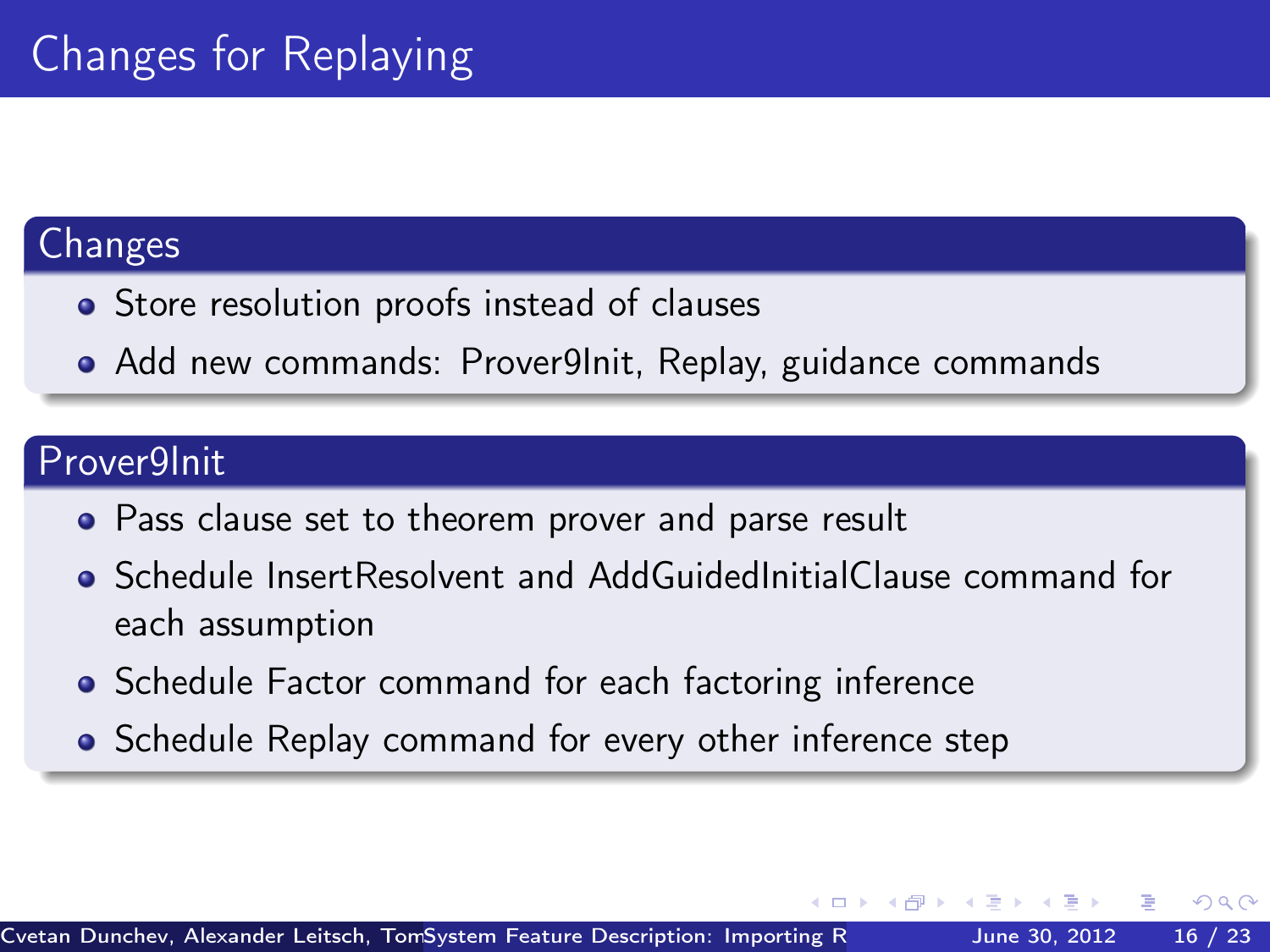# Replay

- **Create new TAP instance**
- Get proofs for premise clauses from guidance map
- Schedule SetClauseWithProof command for the premise clauses
- Schedule SetTargetClause command for the target clause
- Initialize prover to use Resolution and Paramodulation for proof search
- Start proof search
- Add proof found to guidance map and schedule InsertResolvent command for proof of target clause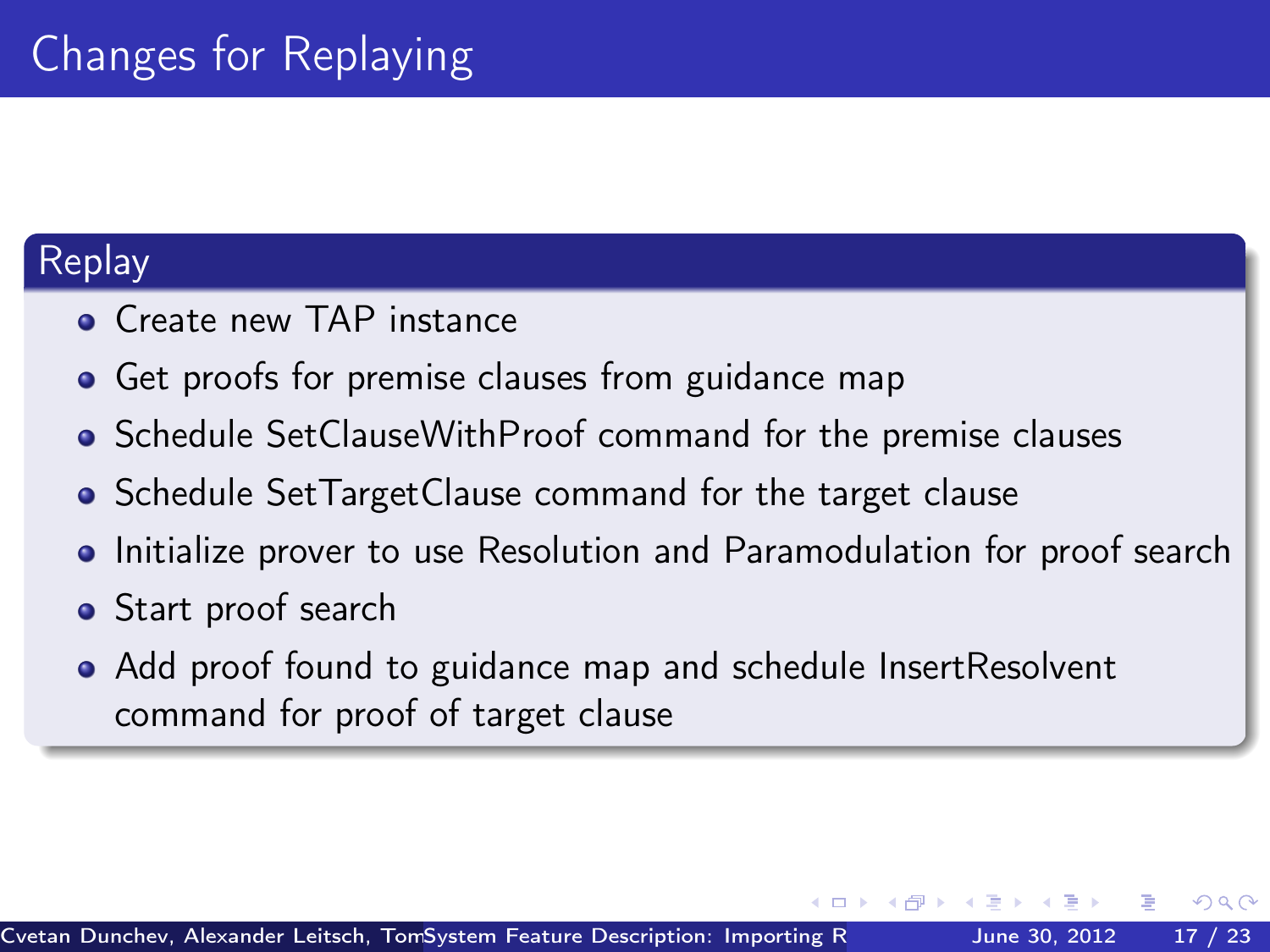# Guidance Map Management

- SetClauseWithProof
- **AddGuidedInitialClause**
- **•** AddGuidedClauses
- **•** GetGuidedClauses
- **•** IsGuidedNotFound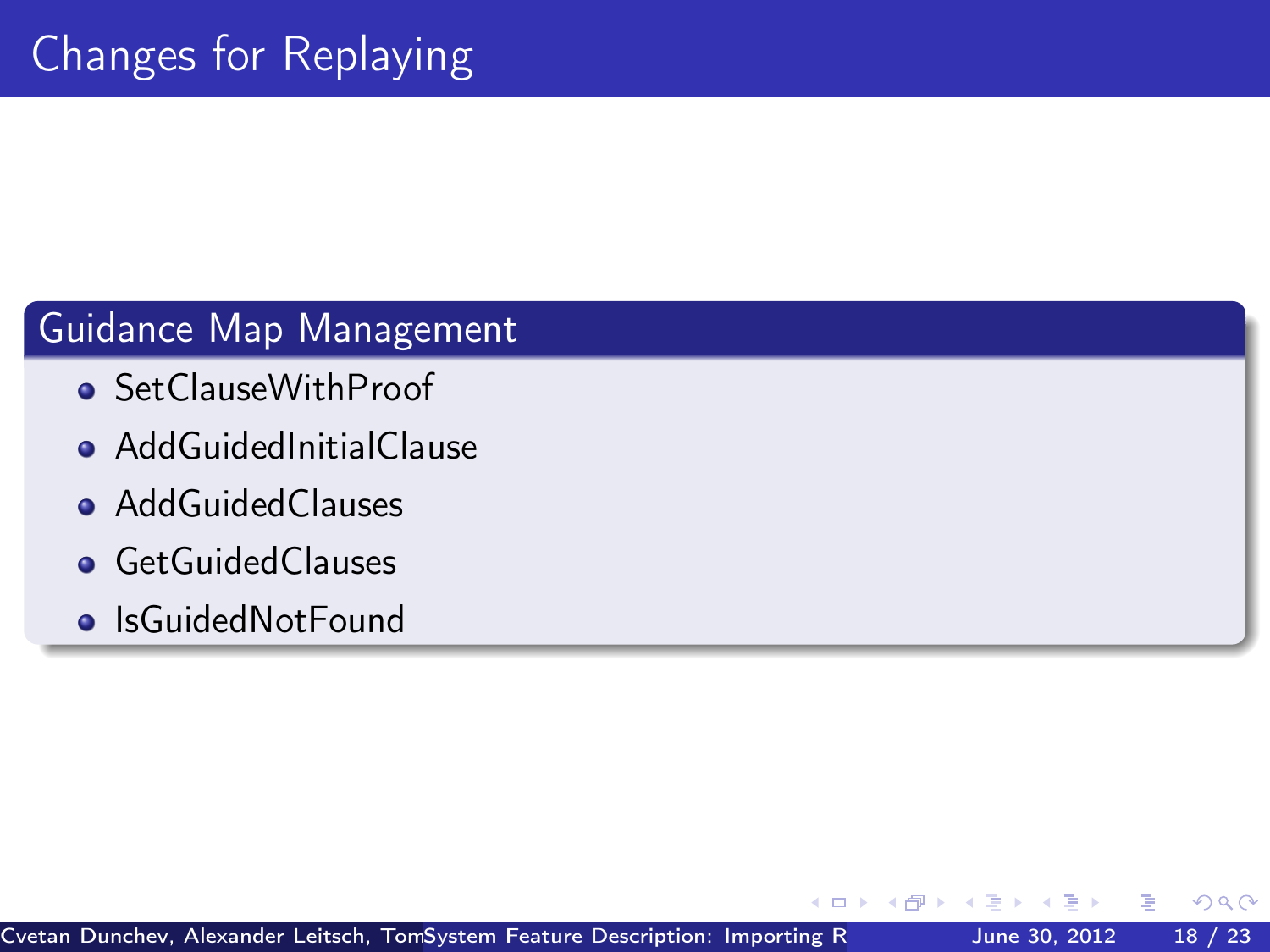# Command Queue after Prover9Init

```
AddGuidedInitialClause(1, List(= (f(x), g(x))))
InsertResolvent
AddGuidedInitialClause(2, List(-P(x), P(f(x))))
InsertResolvent
Replay(List(0, 2, 1))
AddGuidedInitialClause(4, List(P(a)))
InsertResolvent
AddGuidedInitialClause(5, List(-P(g(a))))
InsertResolvent
Replay(List(0, 3, 4))
Replay(List(0, 6, 5))
```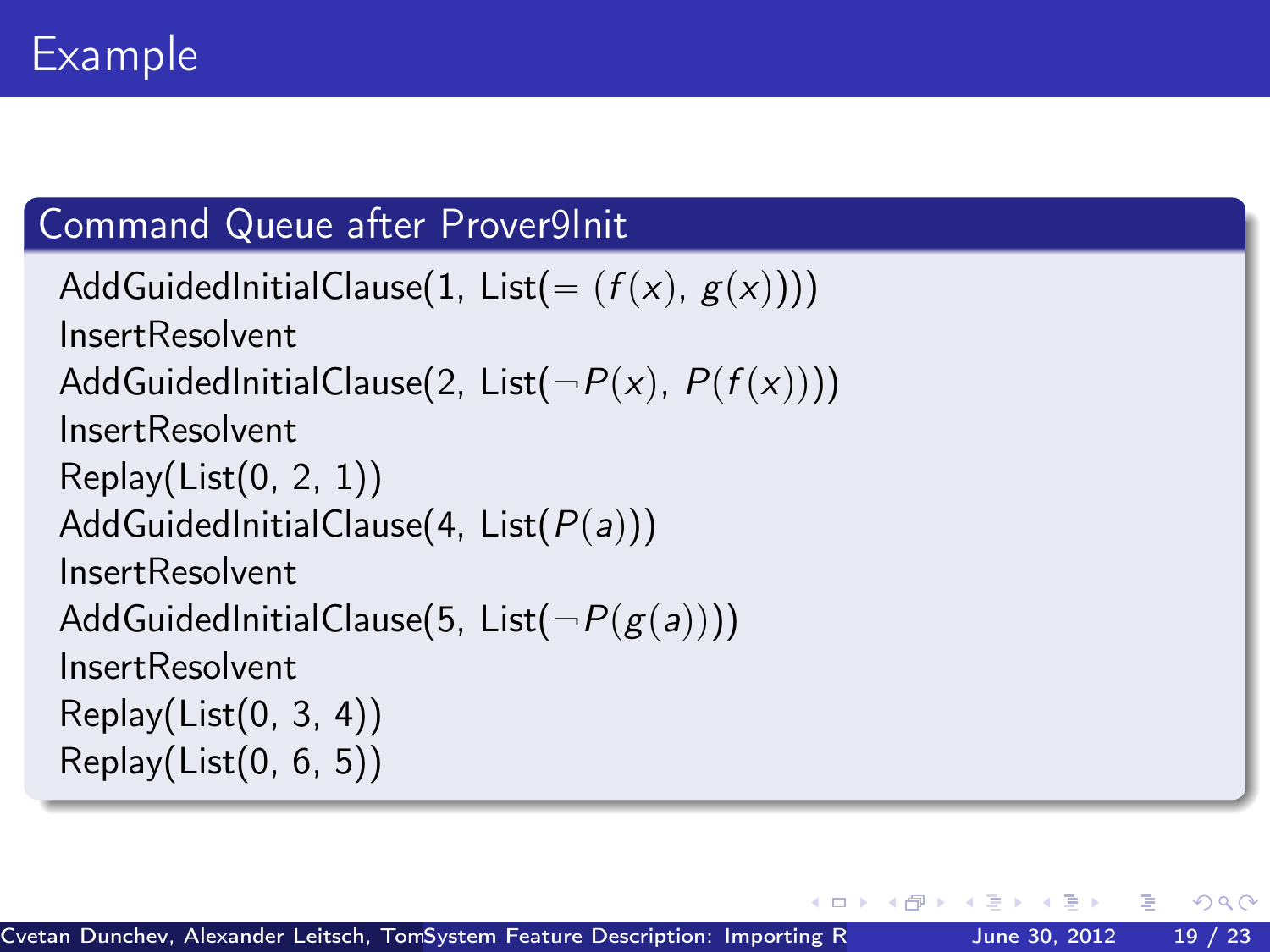$$
+ P(s) = g(x) \t\tVarian t
$$
\n
$$
+ f(x_0) = g(x_0)
$$
\n
$$
+ P(s_0) = g(x_0)
$$
\n
$$
+ P(s_0) + P(s(x_0)) - P(s(x_0))
$$
\n
$$
+ P(s_0)
$$
\n
$$
+ P(s_0)
$$
\n
$$
+ P(s_0)
$$
\n
$$
+ P(s_0)
$$
\n
$$
+ P(s_0)
$$
\n
$$
+ P(s_0)
$$
\n
$$
+ P(s_0)
$$
\n
$$
+ P(s_0)
$$
\n
$$
+ P(s_0)
$$
\n
$$
+ P(s_0)
$$
\n
$$
+ P(s_0)
$$
\n
$$
+ P(s_0)
$$
\n
$$
+ P(s_0)
$$
\n
$$
+ P(s_0)
$$

重

**K ロ ▶ K 何 ▶ K** 

 $\mathbf{p}$ Þ ×

∍ ×  $299$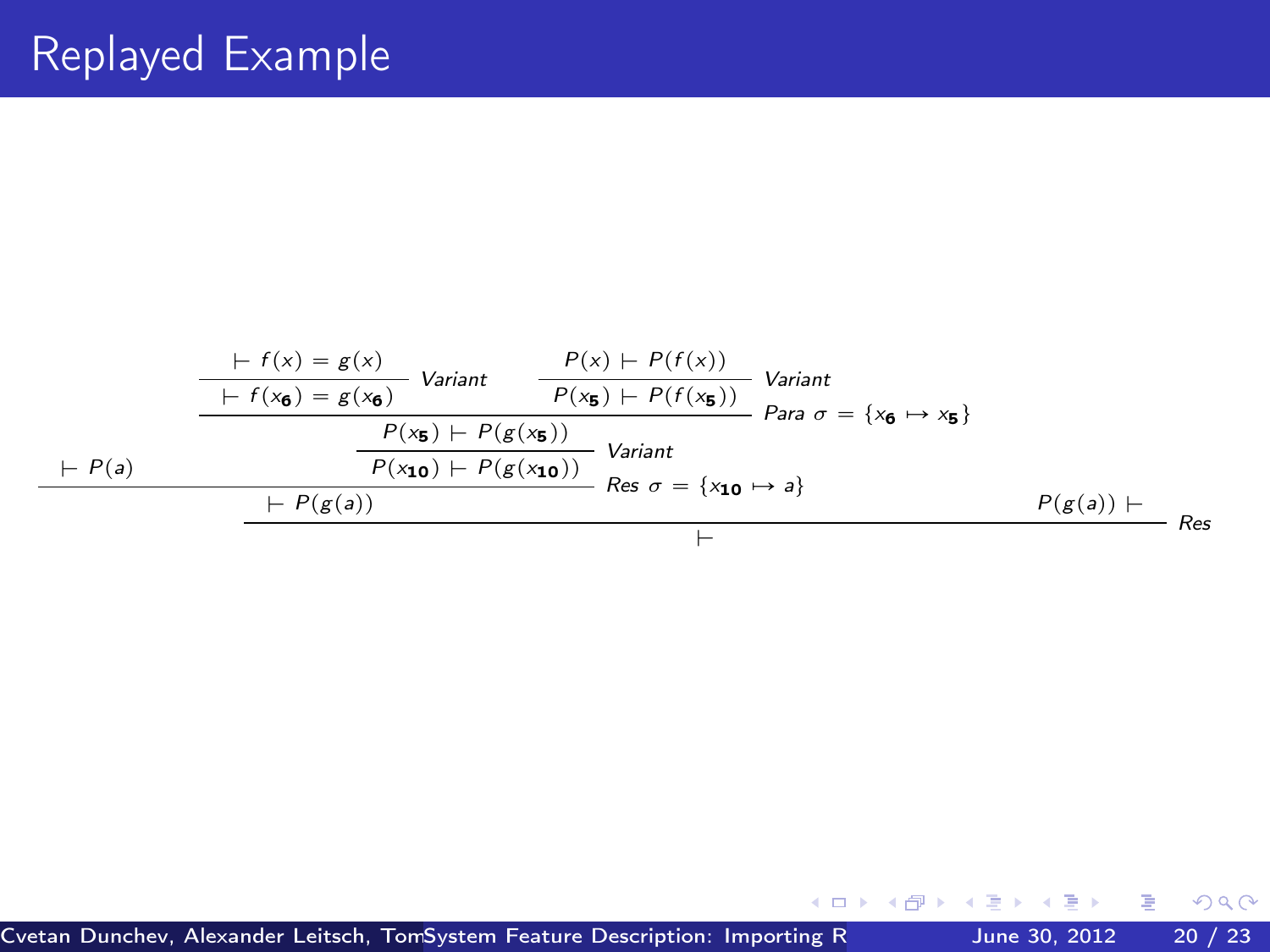# Pitfalls

#### • Forward reasoning prevents some strategies

- Factorization can not only be applied after an inference step
- No reflexivity rule: add reflexivity axiom or unfold rule
- Equations might get flipped
- Expectation that a single inference is provable in few steps not met

<span id="page-20-0"></span>つひひ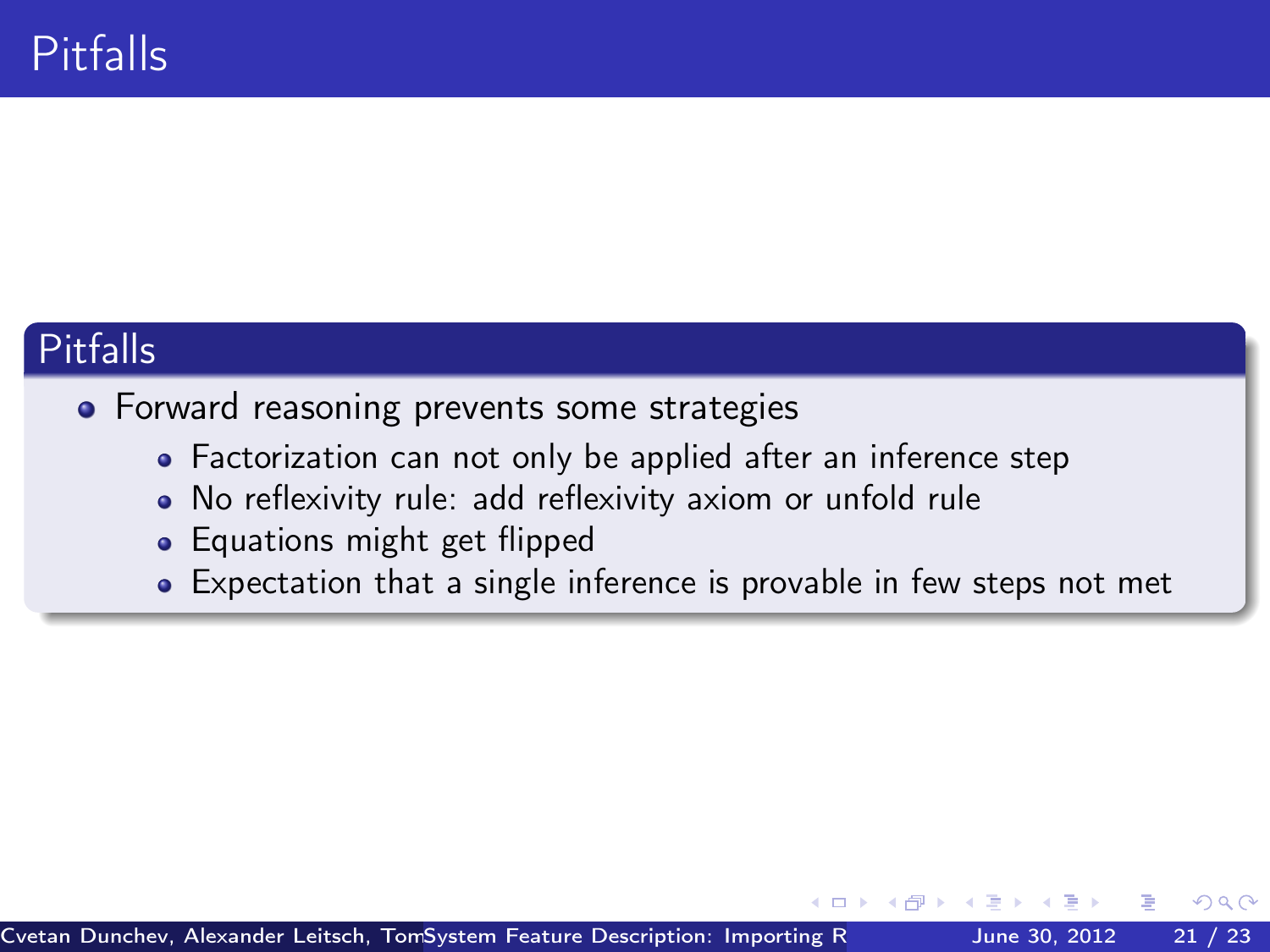- Normalized proof with instantiations needed for cut-elimination and Herbrand sequent extraction
- Replay of Prover9 proofs works for small examples, performance issues for larger ones
- Macro rules with large numbers of premises need specialized handling (necessary for Vampire/SPASS/E/. . . integration)